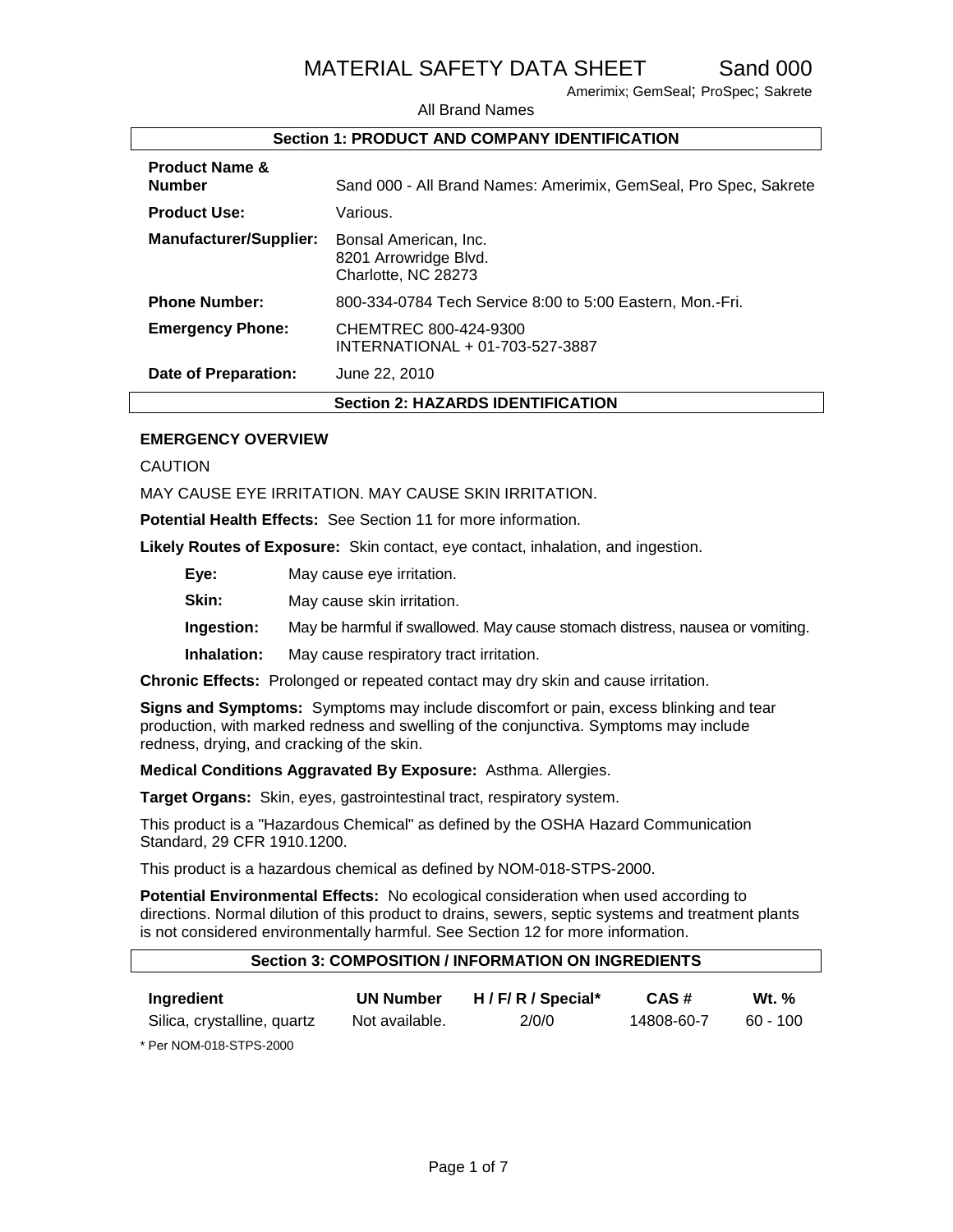Amerimix; GemSeal; ProSpec; Sakrete

All Brand Names

#### **Section 4: FIRST AID MEASURES**

| <b>Eye Contact:</b>  | In case of contact, immediately flush eyes with plenty of water. If easy to do,<br>remove contact lenses, if worn.                            |
|----------------------|-----------------------------------------------------------------------------------------------------------------------------------------------|
| <b>Skin Contact:</b> | In case of contact, immediately flush skin with plenty of water. Call a physician if<br>irritation develops and persists.                     |
| Inhalation:          | If inhaled, remove to fresh air. If not breathing, give artificial respiration. If<br>breathing is difficult, give oxygen.                    |
| Ingestion:           | If swallowed, do NOT induce vomiting unless directed to do so by medical<br>personnel. Never give anything by mouth to an unconscious person. |

**General Advice:** In case of accident or if you feel unwell, seek medical advice immediately (show the label or MSDS where possible).

**Note to Physicians:** Symptoms may not appear immediately.

**Flammability:** Not flammable by WHMIS/OSHA criteria.

#### **Means of Extinguishing:**

**Suitable Extinguishing Media:** Treat for surrounding material.

**Unsuitable Extinguishing Media:** Not available.

**Products of Combustion:** May include, and are not limited to: oxides of carbon.

#### **Explosion Data:**

**Sensitivity to Mechanical Impact:** Not available.

**Sensitivity to Static Discharge:** Not available.

**Protection of Firefighters:** Keep upwind of fire. Wear full fire fighting turn-out gear (full Bunker gear) and respiratory protection (SCBA).

#### **Section 6: ACCIDENTAL RELEASE MEASURES**

**Personal Precautions:** Use personal protection recommended in Section 8. Isolate the hazard area and deny entry to unnecessary and unprotected personnel.

**Environmental Precautions:** If large quantities enter a waterway, advise local authorities.

**Methods for Containment:** Contain spill, then place in a suitable container. Do not flush to sewer or allow to enter waterways. Use appropriate Personal Protective Equipment (PPE).

**Methods for Clean-Up:** Vacuum or sweep material and place in a disposal container.

**Other Information:** Not available.

#### **Section 7: HANDLING AND STORAGE**

#### **Handling:**

Avoid contact with skin and eyes. Do not swallow. Good housekeeping is important to prevent accumulation of dust. Avoid generating and breathing dust. Handle and open container with care. When using do not eat or drink. Wash hands before eating, drinking, or smoking.

#### **Storage:**

Keep out of the reach of children. Store in dust-tight, dry, labeled containers. Keep containers closed when not in use. Avoid any dust buildup by frequent cleaning and suitable construction of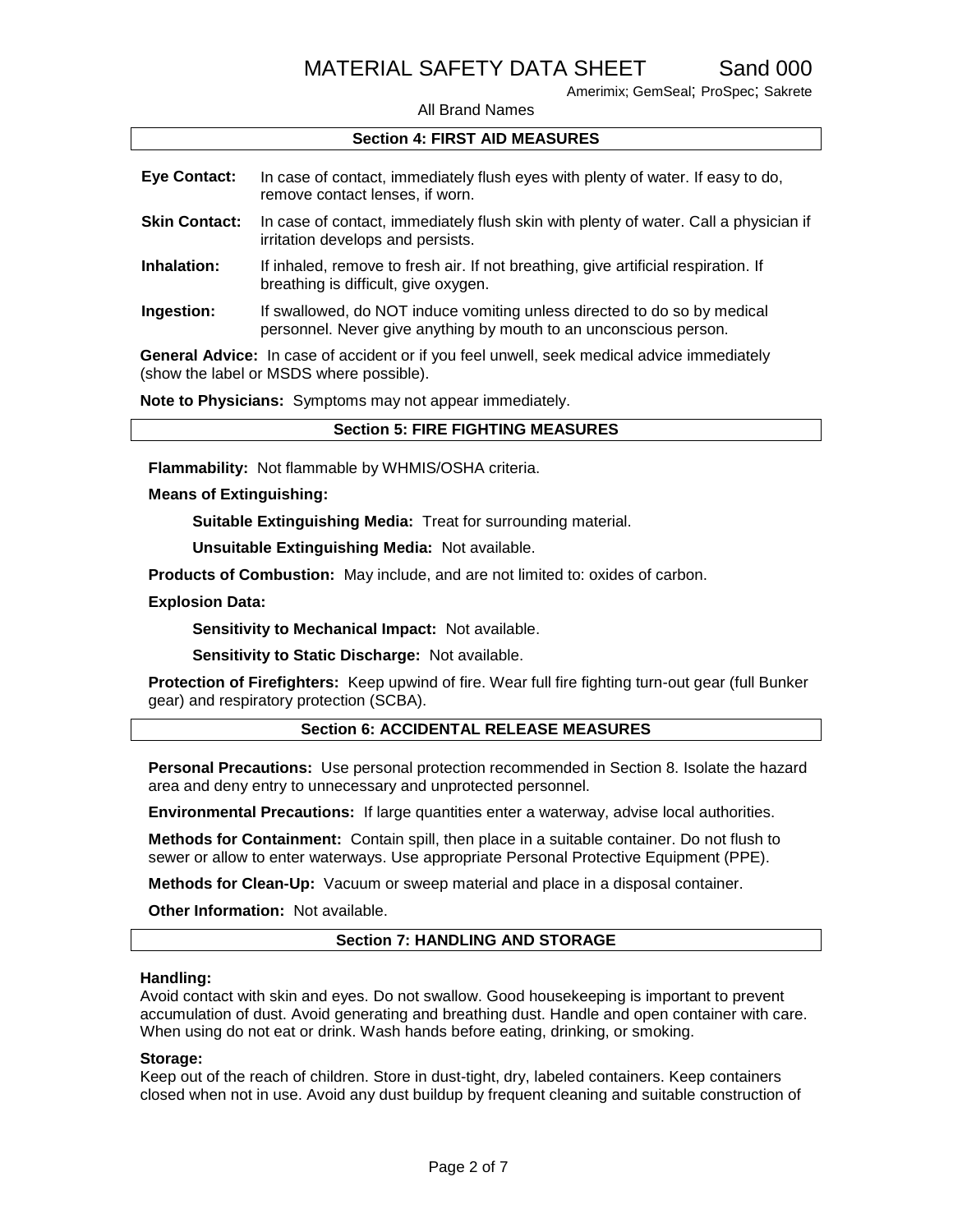Amerimix; GemSeal; ProSpec; Sakrete

All Brand Names

the storage area. Use corrosion-resistant structural materials and lighting and ventilation systems in the storage area.

#### **Section 8: EXPOSURE CONTROLS / PERSONAL PROTECTION**

#### **Exposure Guidelines**

Silica, crystalline, quartz

 $Ingreatient$ 

| <b>Exposure Limits</b>                        |                           |
|-----------------------------------------------|---------------------------|
| <b>OSHA-PEL</b>                               | <b>ACGIH-TLV</b>          |
| $((10 \text{ mg/m3})/(%SiO2+2)$ TWA (resp));  |                           |
| $((30 \text{ mg/m3})/(%SiO2+2)$ TWA (total)); |                           |
| $((250)/(%SiO2+5)$ mppcf TWA (resp))          | $0.025$ mg/m <sup>3</sup> |

**Engineering Controls:** When using product, provide local and general exhaust ventilation to keep airborne dust concentrations below exposure limits.

#### **Personal Protective Equipment:**

**Eye/Face Protection:** Wear approved eye protection (properly fitted dust- or splashproof chemical safety goggles) and face protection (face shield).

**Hand Protection:** Wear suitable gloves.

**Skin and Body Protection:** Wear suitable protective clothing.

**Respiratory Protection:** A NIOSH approved dust mask or filtering facepiece is recommended in poorly ventilated areas or when permissible exposure limits may be exceeded. Respirators should be selected by and used under the direction of a trained health and safety professional following requirements found in OSHA's respirator standard (29 CFR 1910.134) and ANSI's standard for respiratory protection (Z88.2).

**General Hygiene Considerations:** Handle according to established industrial hygiene and safety practices.

| Appearance:                      | Powder.        |
|----------------------------------|----------------|
|                                  |                |
| Color:                           | Not available. |
| Odour:                           | Not available. |
| <b>Odour Threshold:</b>          | Not available. |
| <b>Physical State:</b>           | Powder.        |
| pH:                              | Not available. |
| <b>Viscosity:</b>                | Not available. |
| <b>Freezing Point:</b>           | Not available. |
| <b>Boiling Point:</b>            | Not available. |
| <b>Flash Point:</b>              | Not available. |
| <b>Evaporation Rate:</b>         | Not available. |
| <b>Lower Flammability Limit:</b> | Not available. |
| <b>Upper Flammability Limit:</b> | Not available. |
| <b>Vapor Pressure:</b>           | Not available. |
| <b>Vapor Density:</b>            | Not available. |
| <b>Specific Gravity:</b>         | Not available. |

#### **Section 9: PHYSICAL AND CHEMICAL PROPERTIES**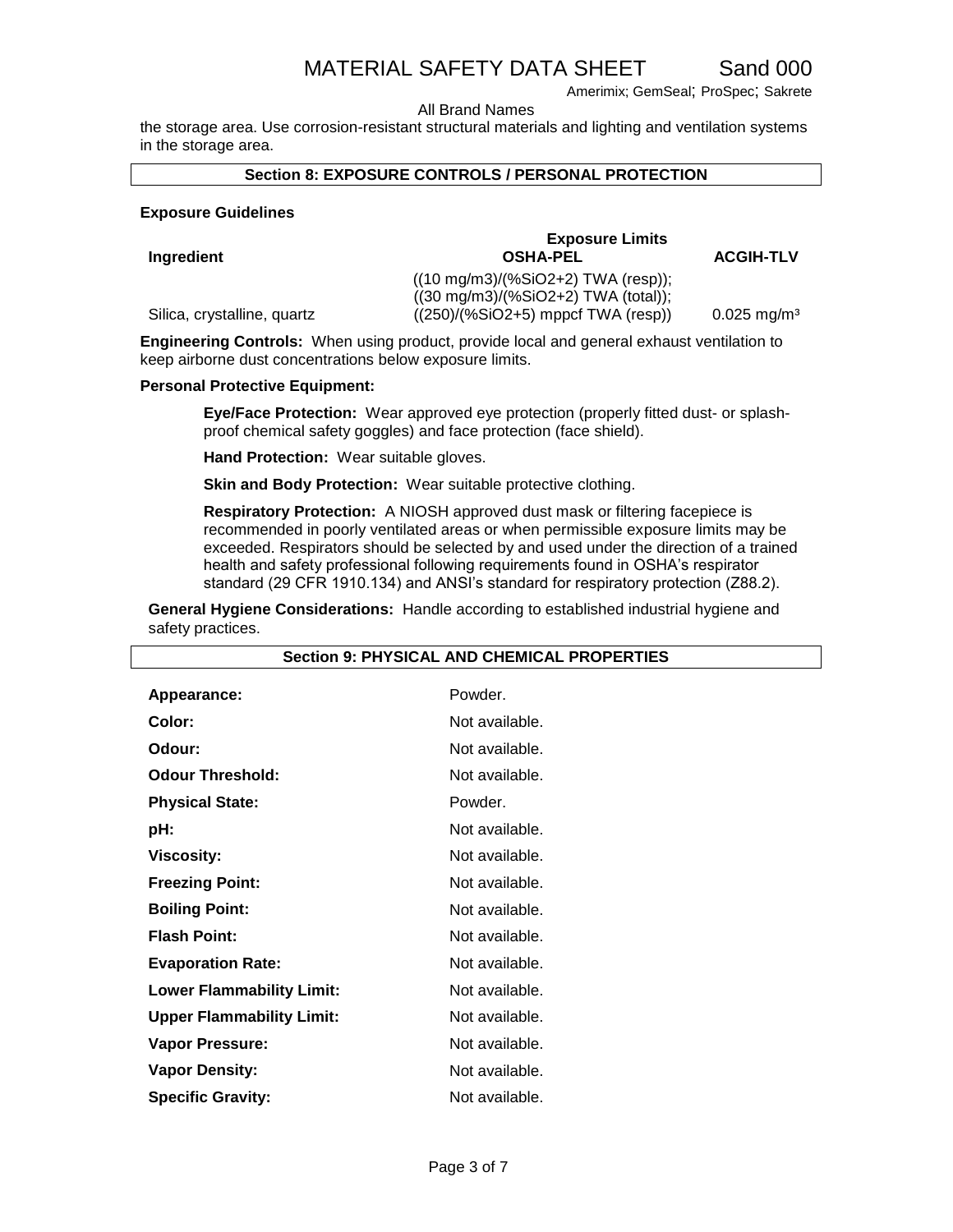Amerimix; GemSeal; ProSpec; Sakrete

|                                               | All Brand Names |
|-----------------------------------------------|-----------------|
| <b>Solubility in Water:</b>                   | Not available.  |
| <b>Coefficient of Water/Oil Distribution:</b> | Not available.  |
| <b>Auto-ignition Temperature:</b>             | Not available.  |
| Percent Volatile, wt. %:                      | Not available.  |
| VOC content, wt. %:                           | Not available.  |
|                                               |                 |

#### **Section 10: STABILITY AND REACTIVITY**

**Stability:** Stable under normal storage conditions. Keep dry in storage.

**Conditions of Reactivity:** Heat. Incompatible materials.

**Incompatible Materials:** None known.

**Hazardous Decomposition Products:** May include, and are not limited to: oxides of carbon.

**Possibility of Hazardous Reactions:** No dangerous reaction known under conditions of normal use.

#### **Section 11: TOXICOLOGY INFORMATION**

### **EFFECTS OF ACUTE EXPOSURE**

#### **Component Analysis**

| Ingredient                  |                                         | <b>IDLH</b>   | $LD_{50}$ (oral)                                                                                                                                                | $LG_{50}$      |
|-----------------------------|-----------------------------------------|---------------|-----------------------------------------------------------------------------------------------------------------------------------------------------------------|----------------|
| Silica, crystalline, quartz |                                         | Not available | 500 mg/kg, rat                                                                                                                                                  | Not available. |
| Eye:                        |                                         |               | May cause eye irritation. Symptoms may include discomfort or pain, excess blinking<br>and tear production, with marked redness and swelling of the conjunctiva. |                |
| Skin:                       | of the skin.                            |               | May cause skin irritation. Symptoms may include redness, drying, and cracking                                                                                   |                |
| Ingestion:                  |                                         |               | May be harmful if swallowed. May cause stomach distress, nausea or vomiting.                                                                                    |                |
| Inhalation:                 | May cause respiratory tract irritation. |               |                                                                                                                                                                 |                |

#### **EFFECTS OF CHRONIC EXPOSURE**

**Target Organs:** Lungs.

**Chronic Effects:** Hazardous by WHMIS/OSHA criteria.

Respirable crystalline silica in the form of quartz or cristobalite from occupational sources is listed by the International Agency for Research on Cancer (IARC) and National Toxicology Program (NTP) as a lung carcinogen. Prolonged exposure to respirable crystalline silica has been known to cause silicosis, a lung disease, which may be disabling. While there may be a factor of individual susceptibility to a given exposure to respirable silica dust, the risk of contracting silicosis and the severity of the disease is clearly related to the amount of dust exposure and the length of time (usually years) of exposure

**Carcinogenicity:** Hazardous by WHMIS/OSHA criteria.

**Ingredient Chemical Listed as Carcinogen or Potential Carcinogen \*** Silica, crystalline, quartz G-A2, I-1, N-1, CP65

\* See Section 15 for more information.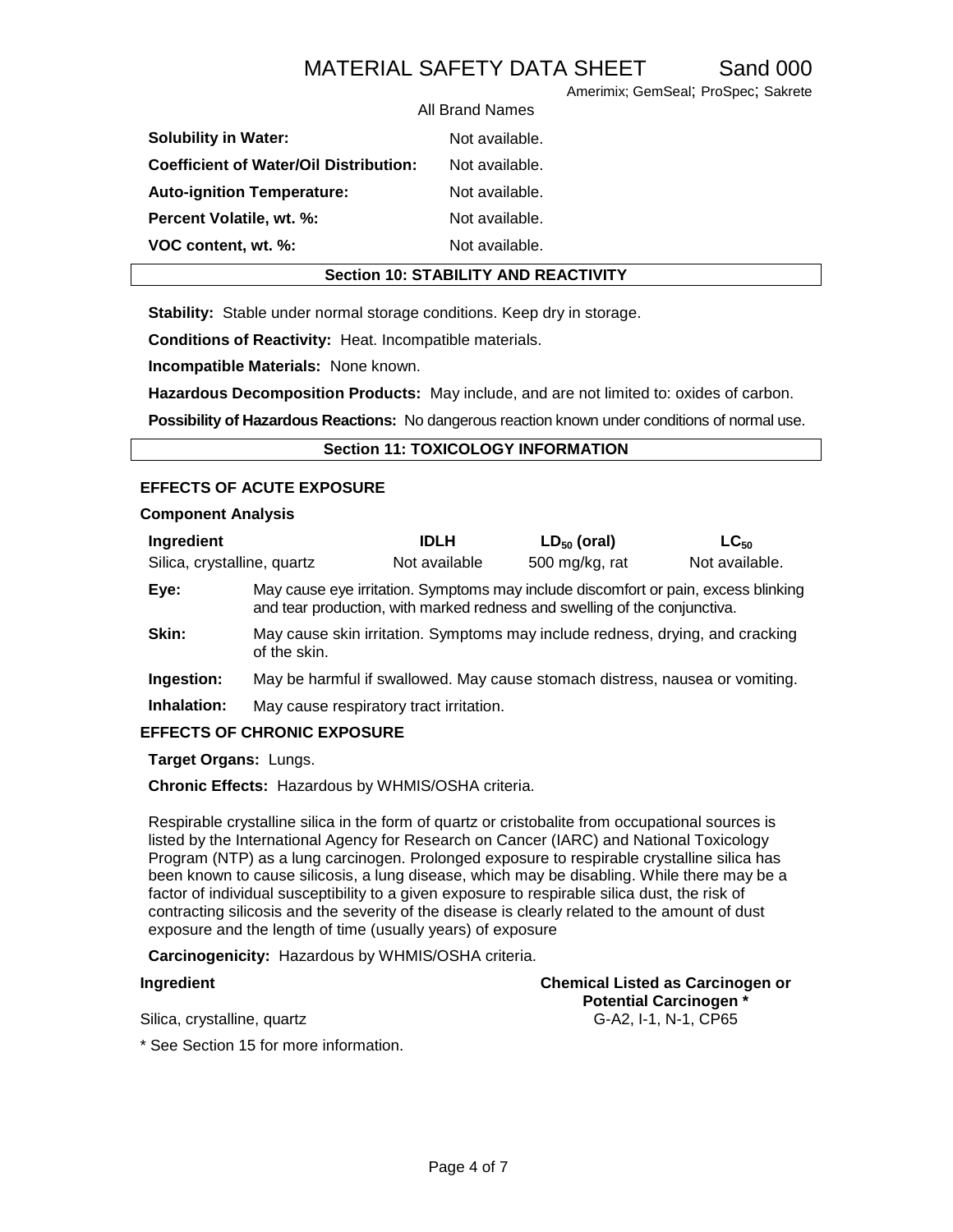Amerimix; GemSeal; ProSpec; Sakrete

#### All Brand Names

**Mutagenicity:** Not hazardous by WHMIS/OSHA criteria.

**Reproductive Effects:** Not hazardous by WHMIS/OSHA criteria.

**Developmental Effects:**

**Teratogenicity:** Not hazardous by WHMIS/OSHA criteria.

**Embryotoxicity:** Not hazardous by WHMIS/OSHA criteria.

**Respiratory Sensitization:** Not hazardous by WHMIS/OSHA criteria.

**Skin Sensitization:** Not hazardous by WHMIS/OSHA criteria.

**Toxicologically Synergistic Materials:** Not available.

#### **Section 12: ECOLOGICAL INFORMATION**

**Ecotoxicity:** No ecological consideration when used according to directions. Normal dilution of this product to drains, sewers, septic systems and treatment plants is not considered environmentally harmful.

**Persistence / Degradability:** Not available.

**Bioaccumulation / Accumulation:** Not available.

**Mobility in Environment:** Not available.

#### **Section 13: DISPOSAL CONSIDERATIONS**

#### **Disposal Instructions:**

This material must be disposed of in accordance with all local, state, provincial, and federal regulations.

**Section 14: TRANSPORTATION INFORMATION**

### **DOT Classification**

Not regulated

**TDG Classification**

Not regulated

### **NOM-004-SCT2-1994 Classification**

Not regulated

#### **Section 15: REGULATORY INFORMATION**

#### **Federal Regulations**

**Canadian:** This product has been classified in accordance with the hazard criteria of the Controlled Products Regulations and the MSDS contains all the information required by the Controlled Products Regulations.

**US:** MSDS prepared pursuant to the Hazard Communication Standard (CFR29 1910.1200).

**Mexico:** MSDS prepared pursuant to NOM-018-STPS-2000.

#### **SARA Title III**

| Ingredient                  | <b>Section 302</b> | <b>Section 304</b> | <b>CERCLA</b> | <b>Section</b> |
|-----------------------------|--------------------|--------------------|---------------|----------------|
|                             | (EHS) TPQ (lbs.)   | EHS RQ (lbs.)      | RQ (lbs.)     | 313            |
| Silica, crystalline, quartz | Not listed.        | Not listed.        | Not listed.   | Not listed.    |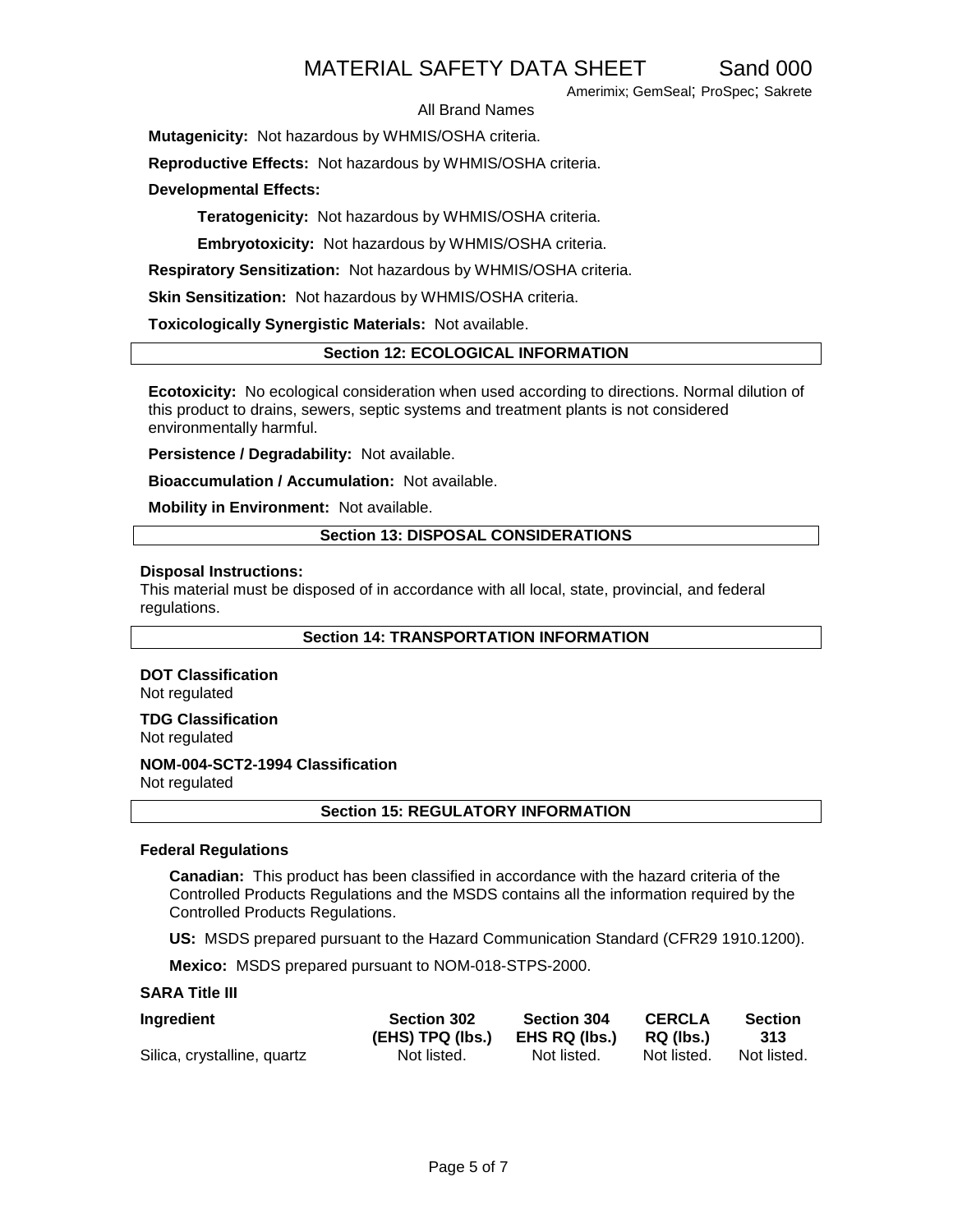Amerimix; GemSeal; ProSpec; Sakrete

All Brand Names

#### **State Regulations**

#### **California Proposition 65:**

This product contains a chemical known to the state of California to cause cancer.

#### **Global Inventories**

| Ingredient                                              | Canada<br><b>DSL/NDSL</b> | USA<br><b>TSCA</b> |
|---------------------------------------------------------|---------------------------|--------------------|
| Silica, crystalline, quartz                             | DSL                       | Yes.               |
| <b>HMIS - Hazardous Materials Identification System</b> |                           |                    |

**Health** - 2\* **Flammability -** 0 **Physical Hazard -** 0

#### **NFPA - National Fire Protection Association:**

**Health -** 2 **Fire -** 0 **Reactivity -** 0

**Hazard Rating:** 0 = minimal, 1 = slight, 2 = moderate, 3 = severe, 4 = extreme

#### **WHMIS Classification(s):**

Class D2A - Carcinogenicity Class D2A - Chronic Toxic Effects

**WHMIS Hazard Symbols:** 



**Mexico Classification:**



|  | $Blue = Health$ Red = Flammability | <b>Yellow = Reactivity</b> | <b>White = Special</b> |
|--|------------------------------------|----------------------------|------------------------|
|--|------------------------------------|----------------------------|------------------------|

**Hazard Rating:** 0 = minimal, 1 = slight, 2 = moderate, 3 = severe, 4 = extreme

#### **SOURCE AGENCY CARCINOGEN CLASSIFICATIONS:**

- **OSHA (O)** Occupational Safety and Health Administration.
- **ACGIH (G)** American Conference of Governmental Industrial Hygienists.
	- A1 Confirmed human carcinogen.
	- A2 Suspected human carcinogen.
	- A3 Animal carcinogen.
	- A4 Not classifiable as a human carcinogen.
	- A5 Not suspected as a human carcinogen.
- **IARC (I)** International Agency for Research on Cancer. 1 - The agent (mixture) is carcinogenic to humans. 2A - The agent (mixture) is probably carcinogenic to humans; there is limited evidence of carcinogenicity in humans and sufficient evidence of carcinogenicity in experimental animals. 2B - The agent (mixture) is possibly carcinogenic to humans; there is limited evidence of carcinogenicity in humans in the absence of sufficient evidence of carcinogenicity in experimental animals.
	- 3 The agent (mixture, exposure circumstance) is not classifiable as to its carcinogenicity to humans.
	- 4 The agent (mixture, exposure circumstance) is probably not carcinogenic to humans.
- **NTP (N)** National Toxicology Program.
	- 1 Known to be carcinogens.
	- 2 Reasonably anticipated to be carcinogens.